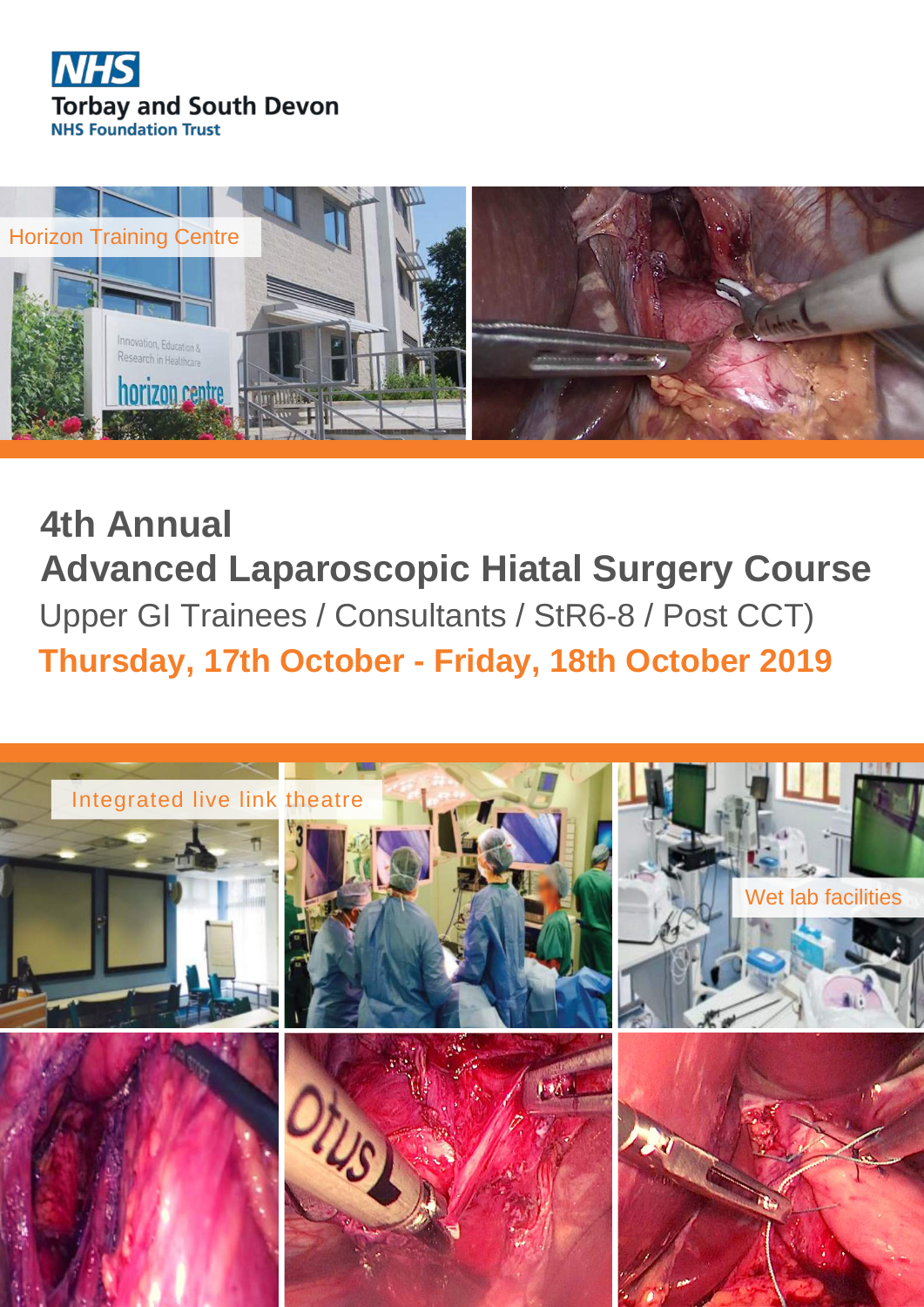This two day course is designed to concentrate on aspects of advanced hiatal surgery that senior trainees may have limited exposure to in training and junior consultants may feel least confident with in their clinical practice. The first day is workshop based concentrating on skills in the wet lab, laparoscopic suturing, energy tissue dissection. The second day covers discussion of evidence for surgical practice, patient selection and surgical techniques. As well as lectures live link surgery will be used for discussion and demonstration.

**LOTUS Head Office, Bremridge, Ashburton, Devon TQ13 7JX Thursday, 17th October 2019**

#### **13:00** Registration and lunch

**13:50** Welcome / introduction

**14:00** Understanding pH and Manometry in relation to surgery

**14:45** Laparoscopic Fundoplication Surgery - Patient Selection / Techniques

**15:15** Laparoscopic Elective / Emergency

Repair of Intra-Thoracic Stomach

**15:45** Coffee & biscuits

**16:15** Energy devices in Advanced

Laparoscopic Upper GI Surgery

**16:30** LOTUS the instrument

**16:45** Workshops to include: laparoscopic

suturing, tissue dissection with LOTUS

**17:30** Close

**19:30** Course dinner

**Horizon Centre, Torbay Hospital, Newton Road, Torquay, Devon TQ2 7AA Friday, 18th October 2019**

#### **08:30** Registration and coffee

- **09:00** Repairing Large Hiatal Defects
- **09:45** LIVE LINK
- **10:45** Coffee & biscuits
- **11:00** LIVE LINK
- **12:00** Achalasia
- **13:00** Lunch

**14:00** POEM

**15:00** Screening / management of Barrett's

**Oesophagus** 

**15:30** Tea & cakes

**16:00** LINX

**17:00** Summary / close

# **PROGRAM**

### **DAY I DAY II**

**Variable Timing Theatre 3 video link for live operating - hiatal surgery cases (Intra-Thoracic Stomach / Heller's Myotomy / Fundoplication)**